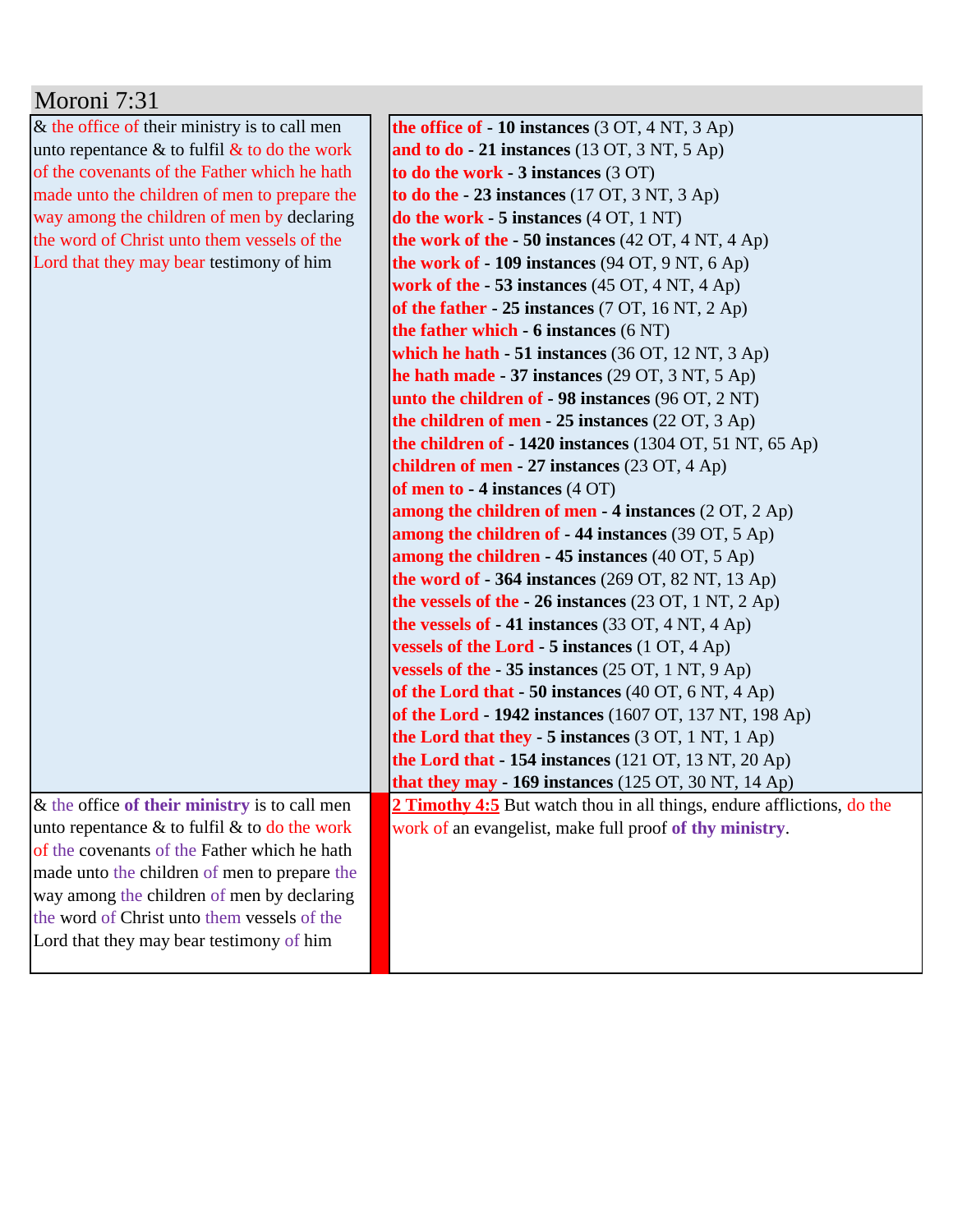| & the office of their ministry is to call men<br>unto repentance $\&$ to fulfil $&$ to do the work<br>of the covenants of the Father which he hath<br>made unto the children of men to prepare the<br>way among the children of men by declaring<br>the word of Christ unto them vessels of the<br>Lord that they may bear testimony of him         | 2 Chronicles 14:4 And commanded Judah to seek the LORD God of<br>their fathers, and to do the law and the commandment.                                                                                       |
|-----------------------------------------------------------------------------------------------------------------------------------------------------------------------------------------------------------------------------------------------------------------------------------------------------------------------------------------------------|--------------------------------------------------------------------------------------------------------------------------------------------------------------------------------------------------------------|
| & the office of their ministry is to call men<br>unto repentance $\&$ to fulfil $\&$ to do the work<br>of the covenants of the Father which he hath<br>made unto the children of men to prepare the<br>way among the children of men by declaring<br>the word of Christ unto them vessels of the<br>Lord that they may bear testimony of him        | 2 Maccabees 15:5 Then said the other, And I also am mighty upon<br>earth, and I command to take arms, and to do the king's business. Yet he<br>obtained not to have his wicked will done.                    |
| & the office of their ministry is to call men<br>unto repentance $\&$ to fulfil $\&$ to do the work<br>of the covenants of the Father which he hath<br>made unto the children of men to prepare the<br>way among the children of men by declaring<br>the word of Christ unto them vessels of the<br>Lord that they may bear testimony of him        | <b>Numbers 4:30</b> From thirty years old and upward even unto fifty years<br>old shalt thou number them, every one that entereth into the service, to<br>do the work of the tabernacle of the congregation. |
| & the office of their ministry is to call men<br>unto repentance $\&$ to fulfil $\&$ to <b>do</b> the work<br>of the covenants of the Father which he hath<br>made unto the children of men to prepare the<br>way among the children of men by declaring<br>the word of Christ unto them vessels of the<br>Lord that they may bear testimony of him | Jeremiah 48:10 Cursed be he that doeth the work of the LORD<br>deceitfully, and cursed be he that keepeth back his sword from blood.                                                                         |
| & the office of their ministry is to call men<br>unto repentance $\&$ to fulfil $&$ to do the work<br>of the covenants of the Father which he hath<br>made unto the children of men to prepare the<br>way among the children of men by declaring<br>the word of Christ unto them vessels of the<br>Lord that they may bear testimony of him         | Ecclesiastes 7:13 Consider the work of God: for who can make that<br>straight, which he hath made crooked?                                                                                                   |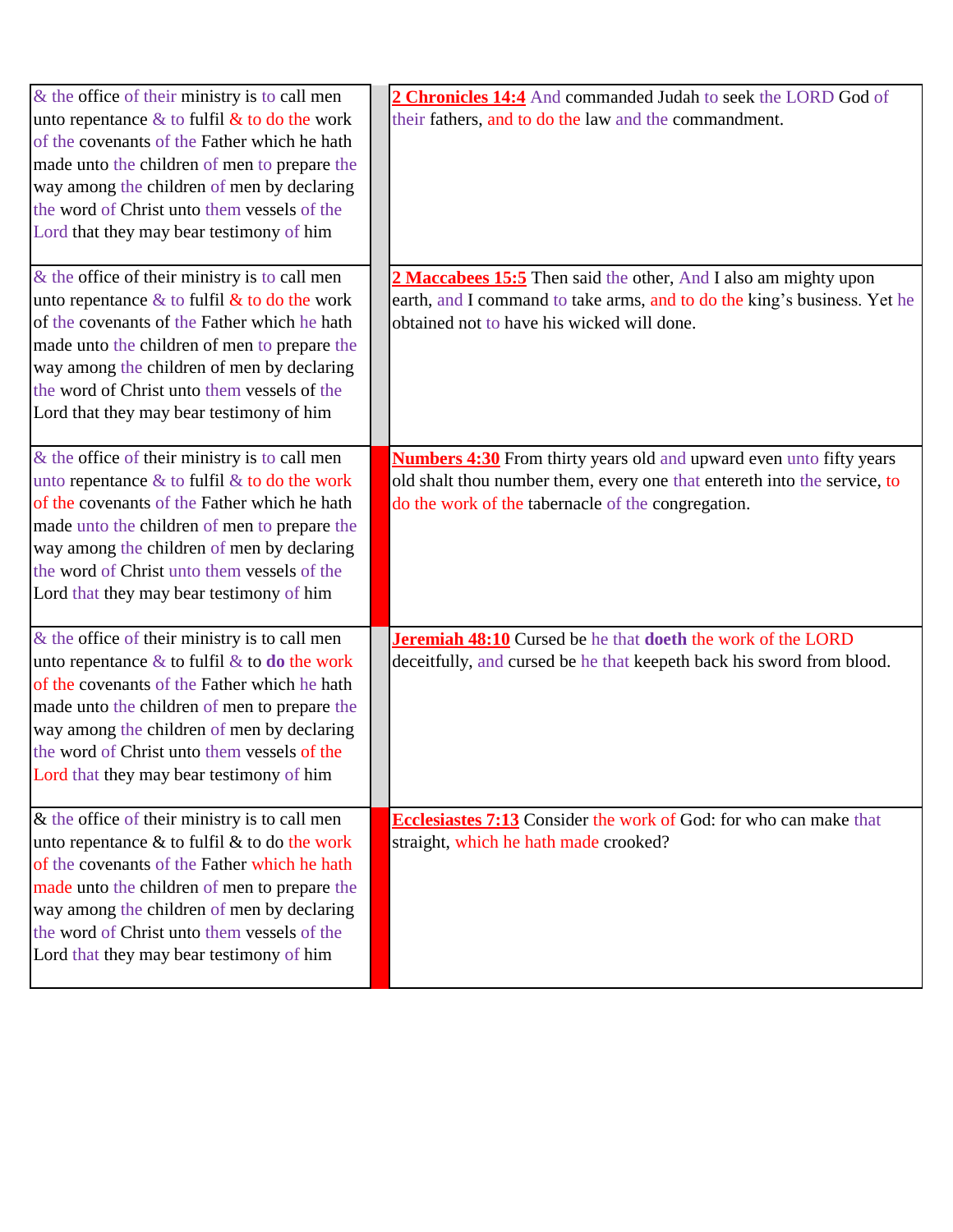| $&$ the office of their ministry is to call men<br>unto repentance $\&$ to fulfil $\&$ to do the work<br>of the covenants of the Father which he hath<br>made unto the children of men to prepare the<br>way among the children of men by declaring<br>the word of Christ unto them vessels of the<br>Lord that they may bear testimony of him | <b>Ephesians 2:12</b> That at that time ye were without Christ, being aliens<br>from the commonwealth of Israel, and strangers from the covenants of<br>promise, having no hope, and without God in the world: |
|------------------------------------------------------------------------------------------------------------------------------------------------------------------------------------------------------------------------------------------------------------------------------------------------------------------------------------------------|----------------------------------------------------------------------------------------------------------------------------------------------------------------------------------------------------------------|
| & the office of their ministry is to call men<br>unto repentance $\&$ to fulfil $\&$ to do the work<br>of the covenants of the Father which he hath<br>made unto the children of men to prepare the<br>way among the children of men by declaring<br>the word of Christ unto them vessels of the<br>Lord that they may bear testimony of him   | <b>John 5:30</b> I can of mine own self do nothing: as I hear, I judge: and my<br>judgment is just; because I seek not mine own will, but the will of the<br>Father which hath sent me.                        |
| $&$ the office of their ministry is to call men<br>unto repentance $\&$ to fulfil $\&$ to do the work<br>of the covenants of the Father which he hath<br>made unto the children of men to prepare the<br>way among the children of men by declaring<br>the word of Christ unto them vessels of the<br>Lord that they may bear testimony of him | Acts 1:4 And, being assembled together with them, commanded them<br>that they should not depart from Jerusalem, but wait for the promise of<br>the Father, which, saith he, ye have heard of me.               |
| & the office of their ministry is to call men<br>unto repentance $\&$ to fulfil $\&$ to do the work<br>of the covenants of the Father which he hath<br>made unto the children of men to prepare the<br>way among the children of men by declaring<br>the word of Christ unto them vessels of the<br>Lord that they may bear testimony of him   | 1 Kings 15:3 And he walked in all the sins of his father, which he had<br>done before him: and his heart was not perfect with the LORD his God,<br>as the heart of David his father.                           |
| & the office of their ministry is to call men<br>unto repentance $\&$ to fulfil $\&$ to do the work<br>of the covenants of the Father which he hath<br>made unto the children of men to prepare the<br>way among the children of men by declaring<br>the word of Christ unto them vessels of the<br>Lord that they may bear testimony of him   | Jeremiah 35:16 Because the sons of Jonadab the son of Rechab have<br>performed the commandment of their father, which he commanded<br>them; but this people hath not hearkened unto me:                        |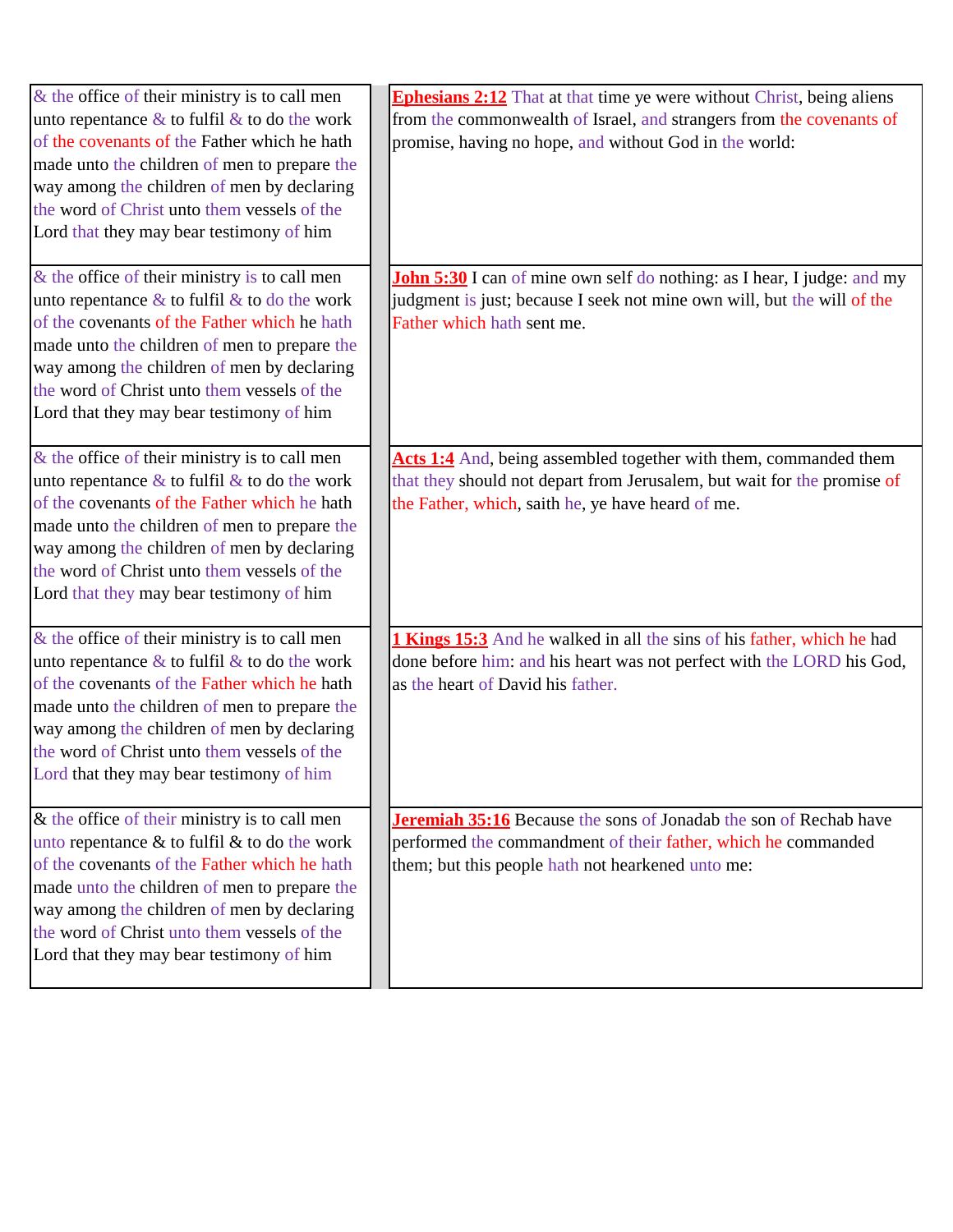| $&$ the office of their ministry is to call men    | <b>Deuteronomy 26:19</b> And to make thee high above all nations which he  |
|----------------------------------------------------|----------------------------------------------------------------------------|
| unto repentance $\&$ to fulfil $\&$ to do the work | hath made, in praise, and in name, and in honour; and that thou mayest     |
| of the covenants of the Father which he hath       | be an holy people unto the LORD thy God, as he hath spoken.                |
| made unto the children of men to prepare the       |                                                                            |
| way among the children of men by declaring         |                                                                            |
| the word of Christ unto them vessels of the        |                                                                            |
| Lord that they may bear testimony of him           |                                                                            |
|                                                    |                                                                            |
| $&$ the office of their ministry is to call men    | Acts 13:32 And we declare unto you glad tidings, how that the promise      |
| unto repentance $\&$ to fulfil $\&$ to do the work | which was made unto the fathers,                                           |
| of the covenants of the Father which he hath       |                                                                            |
| made unto the children of men to prepare the       |                                                                            |
| way among the children of men by declaring         |                                                                            |
| the word of Christ unto them vessels of the        |                                                                            |
| Lord that they may bear testimony of him           |                                                                            |
|                                                    |                                                                            |
| & the office of their ministry is to call men      | Romans 15:8 Now I say that Jesus Christ was a minister of the              |
| unto repentance $\&$ to fulfil $\&$ to do the work | circumcision for the truth of God, to confirm the promises made unto the   |
| of the covenants of the Father which he hath       | fathers:                                                                   |
| made unto the children of men to prepare the       |                                                                            |
| way among the children of men by declaring         |                                                                            |
| the word of Christ unto them vessels of the        |                                                                            |
| Lord that they may bear testimony of him           |                                                                            |
|                                                    |                                                                            |
| $&$ the office of their ministry is to call men    | Psalm 14:2 The LORD looked down from heaven upon the children of           |
| unto repentance $\&$ to fulfil $\&$ to do the work | men, to see if there were any that did understand, and seek God.           |
| of the covenants of the Father which he hath       |                                                                            |
| made unto the children of men to prepare the       |                                                                            |
| way among the children of men by declaring         |                                                                            |
| the word of Christ unto them vessels of the        |                                                                            |
| Lord that they may bear testimony of him           |                                                                            |
|                                                    |                                                                            |
| & the office of their ministry is to call men      | <b>Psalm 53:2</b> God looked down from heaven upon the children of men, to |
| unto repentance $\&$ to fulfil $\&$ to do the work | see if there were any that did understand, that did seek God.              |
| of the covenants of the Father which he hath       |                                                                            |
| made unto the children of men to prepare the       |                                                                            |
| way among the children of men by declaring         |                                                                            |
| the word of Christ unto them vessels of the        |                                                                            |
| Lord that they may bear testimony of him           |                                                                            |
|                                                    |                                                                            |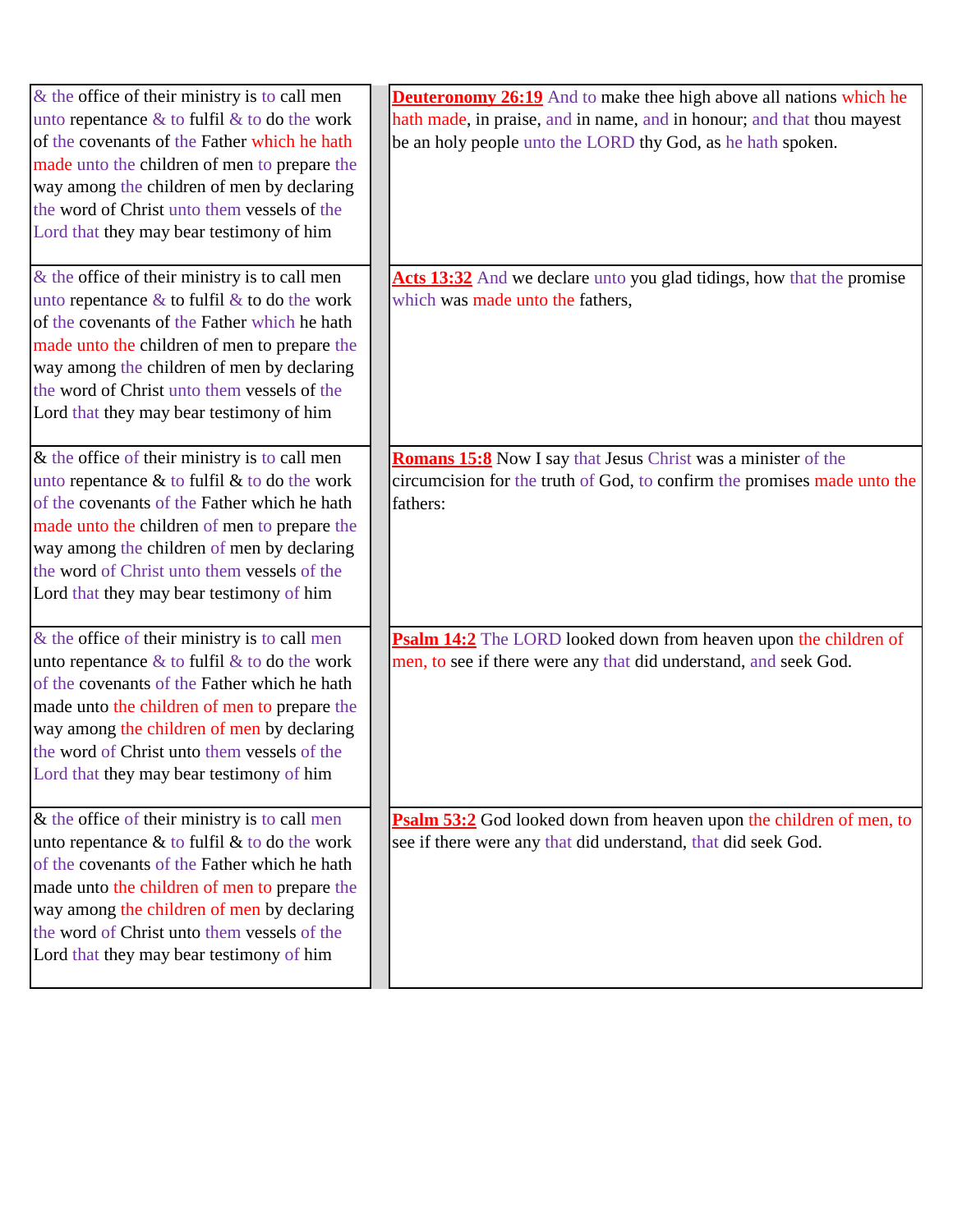| $&$ the office of their ministry is to call men<br>unto repentance & to fulfil & to do the work<br>of the covenants of the Father which he hath<br>made unto the children of men to prepare the<br>way among the children of men by declaring<br>the word of Christ unto them vessels of the<br>Lord that they may bear testimony of him       | <b>Ezekiel 31:14</b> To the end that none of all the trees by the waters exalt<br>themselves for their height, neither shoot up their top among the thick<br>boughs, neither their trees stand up in their height, all that drink water:<br>for they are all delivered unto death, to the nether parts of the earth, in<br>the midst of the children of men, with them that go down to the pit. |
|------------------------------------------------------------------------------------------------------------------------------------------------------------------------------------------------------------------------------------------------------------------------------------------------------------------------------------------------|-------------------------------------------------------------------------------------------------------------------------------------------------------------------------------------------------------------------------------------------------------------------------------------------------------------------------------------------------------------------------------------------------|
| $&$ the office of their ministry is to call men<br>unto repentance $\&$ to fulfil $\&$ to do the work<br>of the covenants of the Father which he hath<br>made unto the children of men to prepare the<br>way among the children of men by declaring<br>the word of Christ unto them vessels of the<br>Lord that they may bear testimony of him | <b>Isaiah 57:14</b> And shall say, Cast ye up, cast ye up, prepare the way, take<br>up the stumblingblock out of the way of my people.                                                                                                                                                                                                                                                          |
| & the office of their ministry is to call men<br>unto repentance & to fulfil & to do the work<br>of the covenants of the Father which he hath<br>made unto the children of men to prepare the<br>way among the children of men by declaring<br>the word of Christ unto them vessels of the<br>Lord that they may bear testimony of him         | Malachi 3:1 Behold, I will send my messenger, and he shall prepare the<br>way before me: and the Lord, whom ye seek, shall suddenly come to his<br>temple, even the messenger of the covenant, whom ye delight in: behold,<br>he shall come, saith the LORD of hosts.                                                                                                                           |
| & the office of their ministry is to call men<br>unto repentance $\&$ to fulfil $\&$ to do the work<br>of the covenants of the Father which he hath<br>made unto the children of men to prepare the<br>way among the children of men by declaring<br>the word of Christ unto them vessels of the<br>Lord that they may bear testimony of him   | Psalm 17:4 Concerning the works of men, by the word of thy lips I have<br>kept me from the paths of the destroyer.                                                                                                                                                                                                                                                                              |
| & the office of their ministry is to call men<br>unto repentance $\&$ to fulfil $\&$ to do the work<br>of the covenants of the Father which he hath<br>made unto the children of men to prepare the<br>way among the children of men by declaring<br>the word of Christ unto them vessels of the<br>Lord that they may bear testimony of him   | <b>Romans 2:16</b> In the day when God shall judge the secrets of men by<br>Jesus Christ according to my gospel.                                                                                                                                                                                                                                                                                |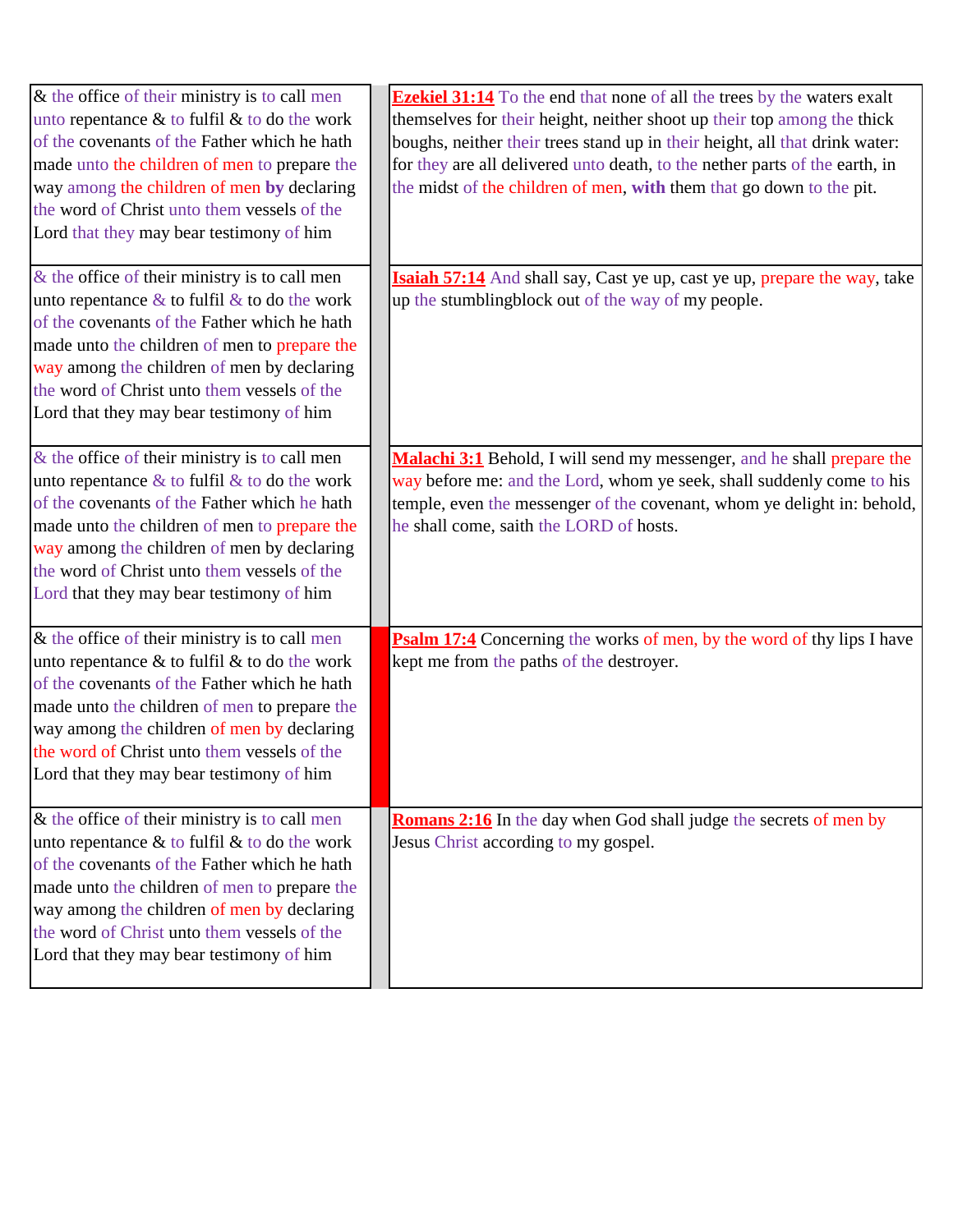| $&$ the office of their ministry is to call men<br>unto repentance $\&$ to fulfil $\&$ to do the work<br>of the covenants of the Father which he hath<br>made unto the children of men to prepare the<br>way among the children of men by declaring<br>the word of Christ unto them vessels of the<br>Lord that they may bear testimony of him  | <b>Colossians 3:16</b> Let the word of Christ dwell in you richly in all<br>wisdom; teaching and admonishing one another in psalms and hymns<br>and spiritual songs, singing with grace in your hearts to the Lord.                                                   |
|-------------------------------------------------------------------------------------------------------------------------------------------------------------------------------------------------------------------------------------------------------------------------------------------------------------------------------------------------|-----------------------------------------------------------------------------------------------------------------------------------------------------------------------------------------------------------------------------------------------------------------------|
| $\&$ the office of their ministry is to call men<br>unto repentance $\&$ to fulfil $\&$ to do the work<br>of the covenants of the Father which he hath<br>made unto the children of men to prepare the<br>way among the children of men by declaring<br>the word of Christ unto them vessels of the<br>Lord that they may bear testimony of him | Galatians 1:6 I marvel that ye are so soon removed from him that called<br>you into the grace of Christ unto another gospel:                                                                                                                                          |
| $&$ the office of their ministry is to call men<br>unto repentance $\&$ to fulfil $\&$ to do the work<br>of the covenants of the Father which he hath<br>made unto the children of men to prepare the<br>way among the children of men by declaring<br>the word of Christ unto them vessels of the<br>Lord that they may bear testimony of him  | Philippians 1:11 Being filled with the fruits of righteousness, which are<br>by Jesus Christ, unto the glory and praise of God.                                                                                                                                       |
| & the office of their ministry is to call men<br>unto repentance $\&$ to fulfil $\&$ to do the work<br>of the covenants of the Father which he hath<br>made unto the children of men to prepare the<br>way among the children of men by declaring<br>the word of Christ unto them vessels of the<br>Lord that they may bear testimony of him    | <b>Ruth 2:9</b> Let thine eyes be on the field that they do reap, and go thou<br>after them: have I not charged the young men that they shall not touch<br>thee? and when thou art athirst, go unto the vessels, and drink of that<br>which the young men have drawn. |
| & the office of their ministry is to call men<br>unto repentance $\&$ to fulfil $\&$ to do the work<br>of the covenants of the Father which he hath<br>made unto the children of men to prepare the<br>way among the children of men by declaring<br>the word of Christ unto them vessels of the<br>Lord that they may bear testimony of him    | <b>Isaiah 52:11</b> Depart ye, depart ye, go ye out from thence, touch no<br>unclean thing; go ye out of the midst of her; be ye clean, that bear the<br>vessels of the LORD.                                                                                         |